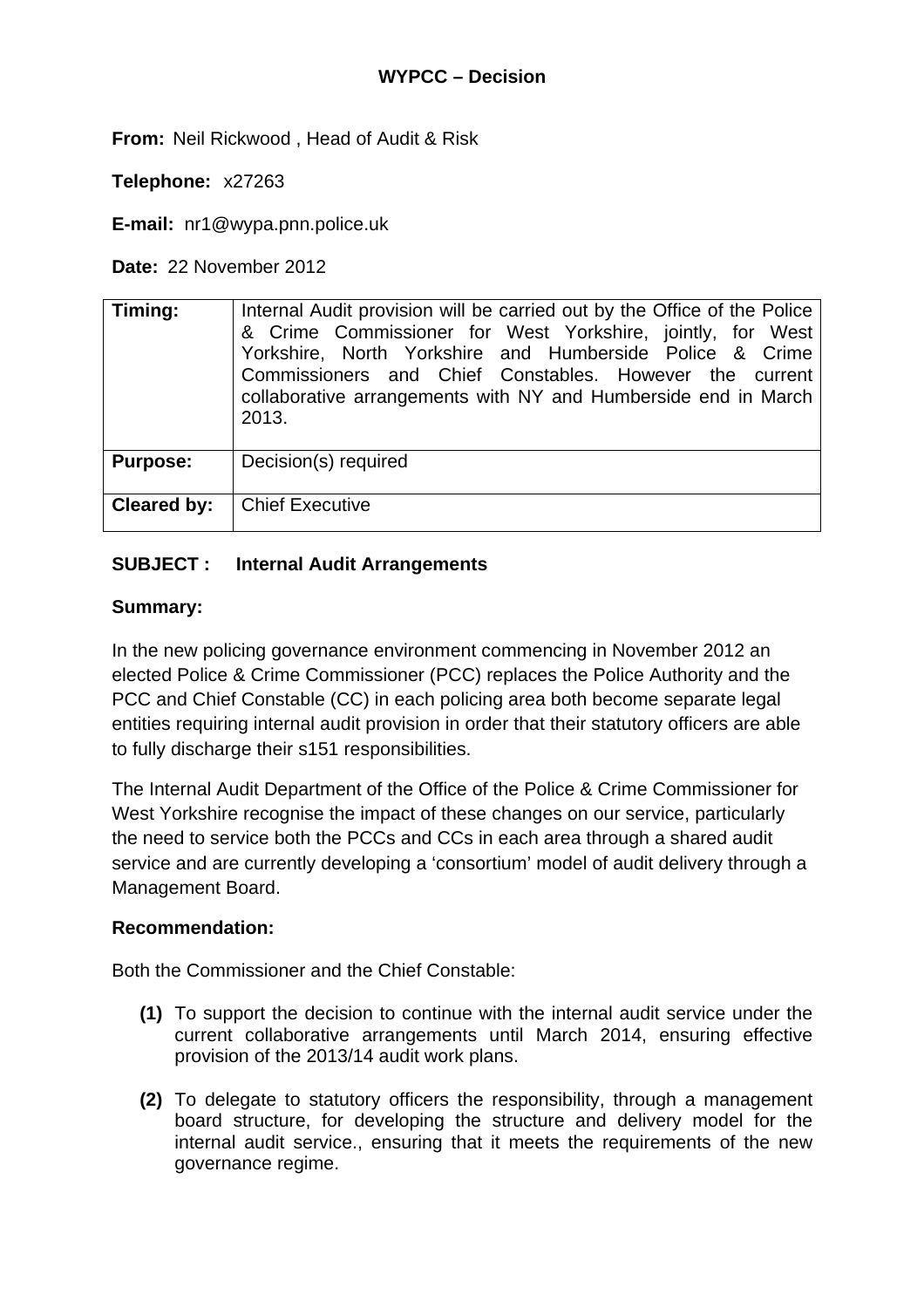## **Consideration:**

- The current collaborative internal audit arrangements between West Yorkshire, North Yorkshire and Humberside Police Authorities end in March 2013. Under the collaborative arrangements the internal audit service provision is normally subject to a review process six months before the end of the agreement to ensure effective business continuity and handover arrangements where necessary. The transition period and November elections have prevented a timely review.
- The normal audit planning cycle dictates that internal audit are required to consult on and gain approval for their audit plans in advance of the commencement of the respective financial year (April 2013-March 2014). This process, under normal circumstances, commences in November/ December, therefore an early decision is required on extending collaboration to ensure effective audit planning is undertaken across the whole client base.
- The Office of the Police & Crime Commissioner for West Yorkshire (OPCC WY) has a well resourced, qualified, experienced and specialised police sector internal audit function. The function has been resourced to in order to discharge an effective audit service in all three Force areas (West Yorkshire, North Yorkshire & Humberside).
- An additional strand of audit activity will be the imminent audit provision requirements in relation to the National Police Air Service (NPAS), the delivery of which is a significant risk to the PCC for West Yorkshire. This audit need therefore places further onus on the maintenance of the experienced, specialist audit resource currently in place.
- The OPCC WY internal audit team recognise the dynamic nature of the new policing governance arrangements and have been proactive in appraising a number of options for the model of audit delivery. It is recognised that this is work in progress and the extension to the current collaborative arrangement will allow the proposed model of audit delivery to be developed through a management board structure, therefore ensuring that it will meet the requirements of all the 'stakeholder' PCCs and CCs.

**Affordability:** The service costs of the Internal Audit will continue to be based current collaboration principles which are on a cost per productive audit, which recovers costs and is no-profit making.

**Handling:** No press coverage or media attention related to this decision.

**Risks/Legal Opinion:** Risks are principally associated with the ability of the statutory s151 officers to discharge their responsibilities for ensuring an effective system of internal control is in place.

Any subsequent proposals for the delivery models for audit will be cognisant of any relevant legal and procurement implications.

# **APPENDICES:**